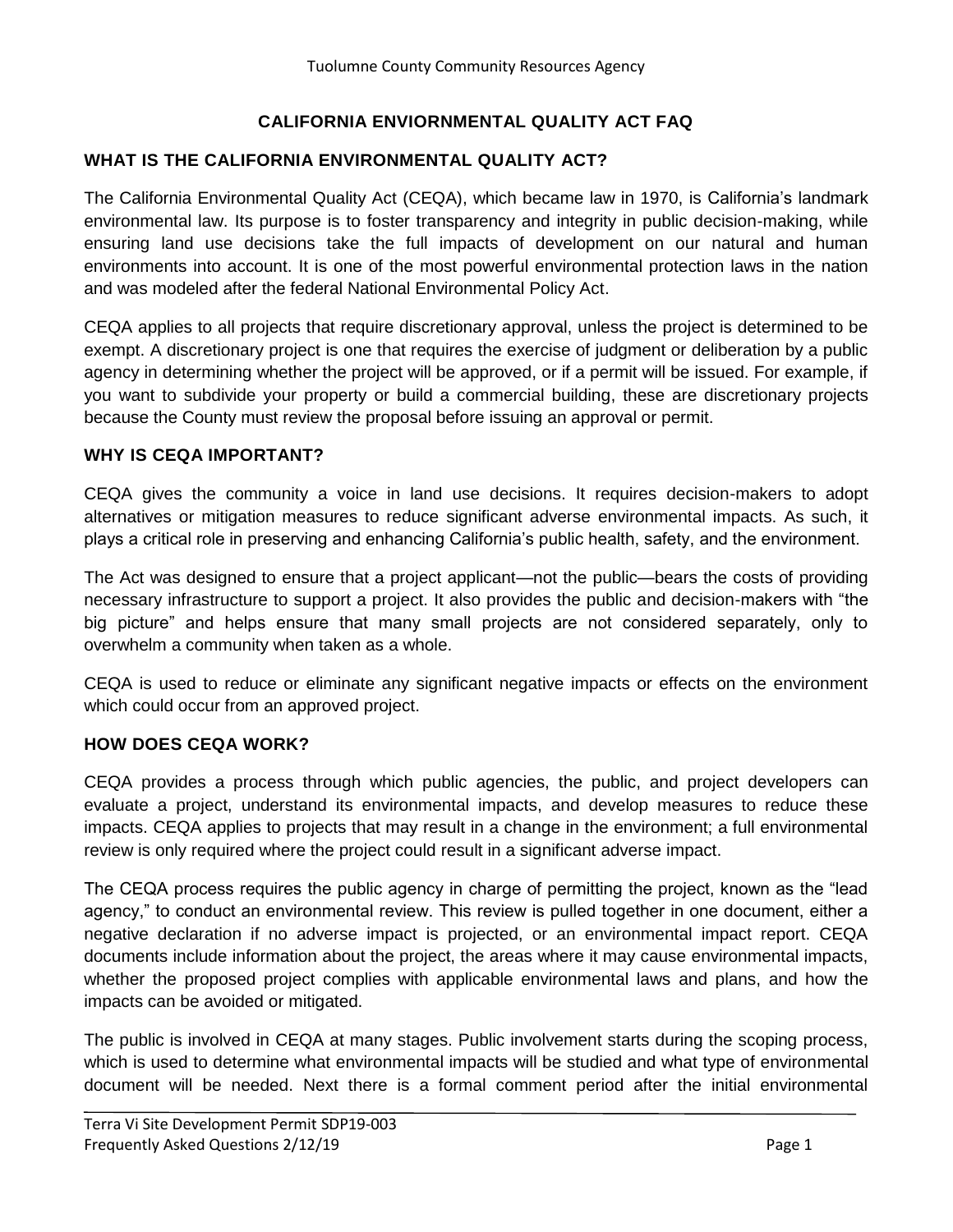document is circulated. Finally, there are hearings, sometimes during and always after the public comment period. Ultimately, the decision remains with the agency on whether or not to permit a project.

# **TERRA VI PROJECT FAQ**

## **IS THE PROJECT ALREADY APPROVED?**

No. The County received the application on December 2018. Pursuant to County policy, stakeholder interest groups were notified of the project. Further, land owners within 2,000 feet of the project site were notified of the proposed project. The purpose of this notification is to assist the County in identifying issues that should be evaluated in the environmental review process.

## **HOW WERE THE STAKEHOLDERS SELECTED WHO RECEIVED THE LETTER FROM THE COUNTY?**

Notifications were sent to the address on file with the County Assessor within 2,000 feet of the project site. In addition the County sent notification letters to government agencies and other stakeholder groups who have requested notification of new project applications. Typically the notification distance, pursuant to Tuolumne County Ordinance Code, is 1,000 feet. However, this distance left off a few of the smaller parcels to the northwest of the project site, therefore the County decided to expand the notification distance to include these additional parcels.

## **WILL THE PROJECT REQUIRE AN ENVIRONMENTAL IMPACT REPORT (EIR)?**

There are several levels of environmental documentation that a discretionary project uses. These include a Categorical Exemption, an Initial Study/Mitigated Negative Declaration, and an Environmental Impact Report. The regulations of the California Environmental Quality Act (CEQA) provide guidance on the appropriate level of environmental documentation that should be prepared for a project. A project's location, size, or structure do not automatically trigger a specific level of documentation. The County will follow CEQA guidelines to ensure that the appropriate level of environmental documentation will be prepared.

### **WHEN WILL THE NEXT PUBLIC MEETING OCCUR?**

There is no scheduled public meeting for this project. Any individual or group that has provided written or verbal comments on the proposed project will receive notification of future public hearings.

## **IS THE COUNTY PROPOSING TO BUILD A HOTEL?**

The County is not proposing to build a hotel. The applicant, Hardin Flat LLC, has submitted an application to the County for a Site Development Permit. This permit is required for a commercial construction project under the County's Zoning Ordinance. A hotel is a permitted land use on the proposed project site. The project site is zoned Commercial Recreation, and under the County's zoning ordinance, a hotel is a permitted use. However, while the hotel is a permitted use, a Site Development Permit is still required to analyze how the property is developed with the hotel. Because the hotel is a permitted use, the County is not evaluating if a hotel is an appropriate land use on the project site. The findings that are required to be made for the Site Development Permit are: